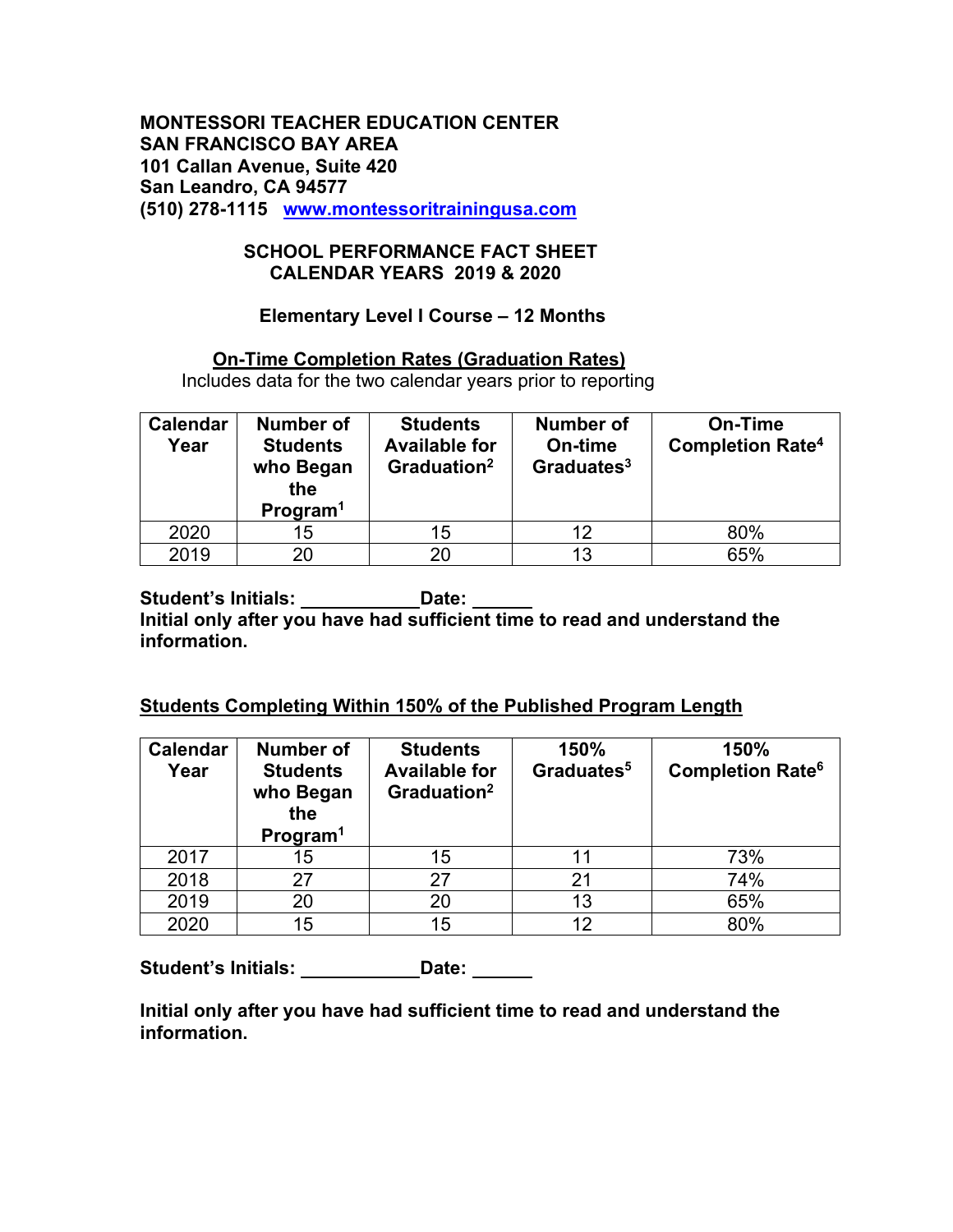### **Job Placement Rates**

includes data for the two calendar years prior to reporting

| <b>Calendar</b><br>Year  | Number of<br><b>Students</b><br><b>Who Began</b><br>Program <sup>1</sup> | Number of<br>Graduates <sup>3</sup> | <b>Graduates</b><br><b>Available for</b><br>Employment <sup>7</sup> | <b>Graduates</b><br><b>Employed</b><br>in the Field <sup>9</sup> | <b>Placement Rate %</b><br><b>Employed</b><br>in the Field <sup>10</sup> |
|--------------------------|--------------------------------------------------------------------------|-------------------------------------|---------------------------------------------------------------------|------------------------------------------------------------------|--------------------------------------------------------------------------|
| 2020                     | 15                                                                       | 12                                  |                                                                     |                                                                  | 100%                                                                     |
| 2019                     | 20                                                                       | 13                                  | 10                                                                  | 10                                                               | 100%                                                                     |
| $\bullet\cdot\cdot\cdot$ | .                                                                        |                                     | - -                                                                 |                                                                  |                                                                          |

**Student's Initials: Date:** 

## **Initial only after you have had sufficient time to read and understand the information.**

You may obtain from the institution a list of the employment positions determined to be in the field for which a student received education and training. See *Student Handbook,* "Occupation/Career Information and Placement Services", page 23.

## **Gainfully Employed Categories**

includes data for the two calendar years prior to reporting

### **Part-Time vs. Full-Time Employment**

| <b>Calendar</b><br>Year | <b>Graduates Employed</b><br>in the Field<br>$20 - 29$ Hours Per<br>Week | <b>Graduates Employed in the</b><br><b>Field at Least 30 Hours Per</b><br>Week | <b>Total Graduates</b><br><b>Employed in the</b><br><b>Field</b> |
|-------------------------|--------------------------------------------------------------------------|--------------------------------------------------------------------------------|------------------------------------------------------------------|
| 2020                    |                                                                          |                                                                                |                                                                  |
| 2019                    |                                                                          | 10                                                                             | 10                                                               |

## **Single Position vs. Concurrent Aggregated Position**

| <b>Calendar</b><br>Year | <b>Graduates Employed</b><br>in the Field<br>in a Single Position | <b>Graduates Employed</b><br>in the Field<br>in Concurrent<br><b>Aggregated Position</b> | <b>Total Graduates</b><br><b>Employed in the</b><br><b>Field</b> |
|-------------------------|-------------------------------------------------------------------|------------------------------------------------------------------------------------------|------------------------------------------------------------------|
| 2020                    |                                                                   |                                                                                          |                                                                  |
| 2019                    |                                                                   |                                                                                          |                                                                  |

**Student's Initials: Date:** 

**Initial only after you have had sufficient time to read and understand the information.**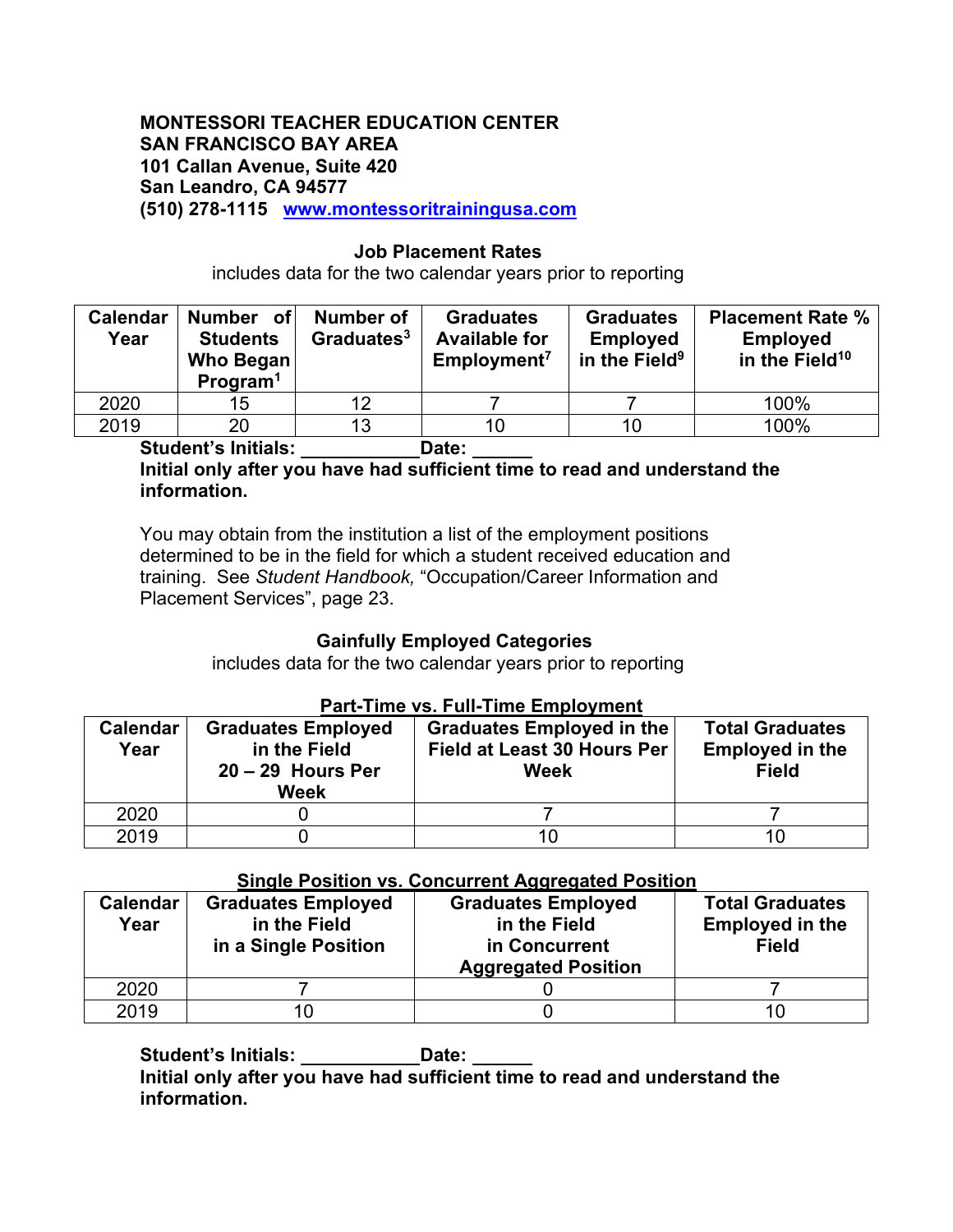## **Self-Employed / Freelance Positions**

includes data for the two calendar years prior to reporting

|      | Calendar Year   Graduates Employment Who Are<br><b>Self-Employed or Working Freelance</b> | <b>Total Graduates</b><br><b>Employed in the Field</b> |  |  |
|------|-------------------------------------------------------------------------------------------|--------------------------------------------------------|--|--|
| 2020 |                                                                                           |                                                        |  |  |
| 2019 |                                                                                           | 10.                                                    |  |  |

**Student's Initials: Date: Initial only after you have had sufficient time to read and understand the information.**

## **Institutional Employment**

includes data for the two calendar years prior to reporting

|      | Calendar Year   Graduates Employment in the Field<br>Who are Employed by the Institution,<br>or an Employer Who Shares<br>Ownership with the Institution | <b>Total Graduates</b><br><b>Employed in the Field</b> |
|------|----------------------------------------------------------------------------------------------------------------------------------------------------------|--------------------------------------------------------|
| 2020 |                                                                                                                                                          |                                                        |
| 2019 |                                                                                                                                                          | 10                                                     |

**Student's Initials: Date: Initial only after you have had sufficient time to read and understand the information.**

**License Examination Passage Rates – NA – No License Examination** (includes data for the two calendar years prior to reporting)

Student's Initials: **Date:** Date: **Initial only after you have had sufficient time to read and understand the information.**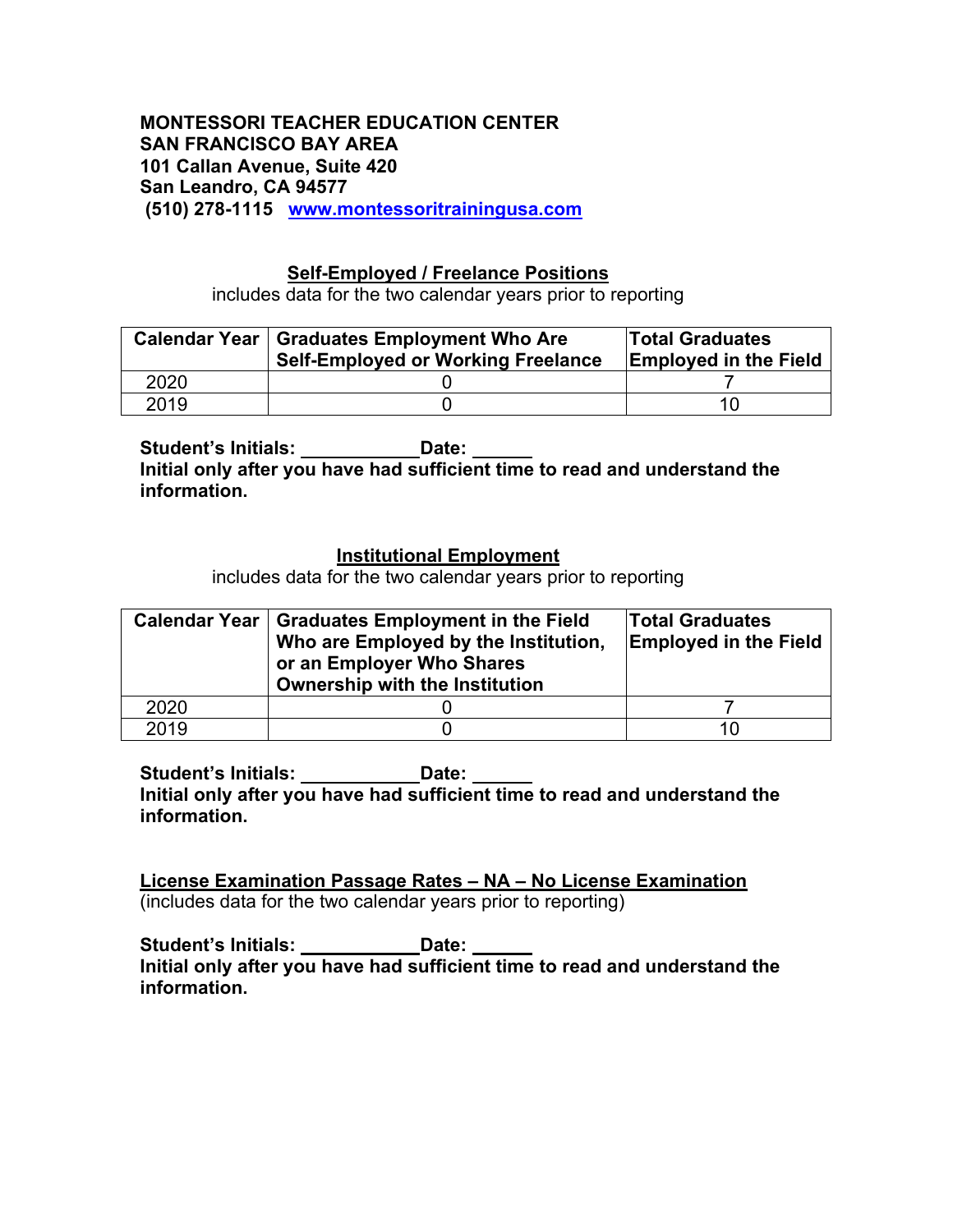#### **(includes data for the two calendar years prior to reporting)**

| Calendar<br>Year | Graduates<br>Available for<br>Employment | Employd   \$25,000<br>in Field | \$25,000<br>\$40.000 | $$40.000 -$<br>\$45,000 | \$45.000 -<br>$$50,000+$ | <b>No Salary</b><br><b>Information</b><br><b>Reported</b> |
|------------------|------------------------------------------|--------------------------------|----------------------|-------------------------|--------------------------|-----------------------------------------------------------|
| 2020             |                                          |                                |                      |                         |                          |                                                           |
| 2019             | 10                                       | 10                             |                      |                         |                          |                                                           |

## **Student's Initials: Date: Initial only after you have had sufficient time to read and understand the information.**

A list of sources used to substantiate salary disclosures is available from the school.

This information can be obtained by the student on the website under "Fact Sheet".

### **National estimates for this occupation:**

Employment estimate and mean wage estimates for this occupation: In May 2018, the median annual wages for elementary school teachers, except special education in the top industries in which they worked were as follows:

Elementary and secondary schools; local \$59,420 Elementary and secondary schools; private 46,410

1. State of California, Employment Development Department Occupational Wages: Elementary Teachers, Except Special Education (SOC Code: 25-2011)

| <b>Annual Wages</b><br>for 2019                                                                           | Low<br>(25th)<br>percentile) | <b>Median</b><br>(50th)<br>percentile) | <b>High</b><br>(75th)<br>percentile) |  |  |  |  |
|-----------------------------------------------------------------------------------------------------------|------------------------------|----------------------------------------|--------------------------------------|--|--|--|--|
| California                                                                                                | \$63,191                     | \$82,237                               | \$98,363                             |  |  |  |  |
| Source: EDD/LMID Occupational Employment Statistics Survey,<br>2019 Wages do not reflect self-employment. |                              |                                        |                                      |  |  |  |  |

**Student's Initials: Date: Initial only after you have had sufficient time to read and understand the information.**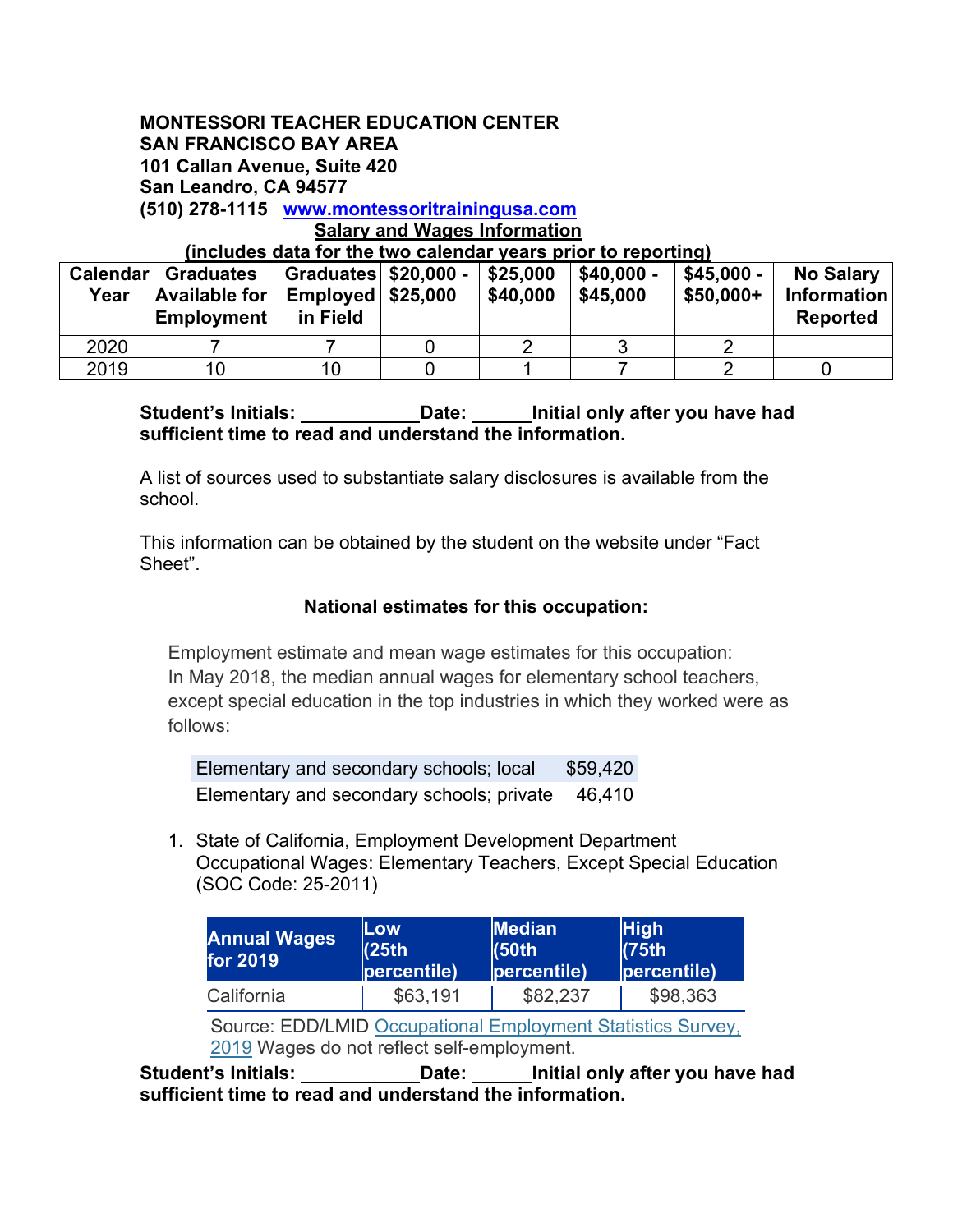## **Cost of Educational Program**

Total Charges for the program for students competing on-time in 2021-2022: **\$5,413.50.** Total charges may be higher for students that do not complete on time.

Total Charges for the program for students competing on-time in 2020 - 2021: **\$5,413.50.** Total charges may be higher for students that do not complete on time.

**Student's Initials: Date:**  Initial only after you have had sufficient time to read and understand the information.

## **Federal Student Loan Debt**

Montessori Teacher Education Center San Francisco Bay Area is eligible, but chooses not to participate in federal student loan programs. Therefore, students who attend this institution do not have federal student loans.

## **Student's Initials: Date:**

Initial only after you have had sufficient time to read and understand the information.

This fact sheet is filed with the Bureau for Private Postsecondary Education. Regardless of any information you may have relating to completion rates, placement rates, starting salaries, or license exam passage rates, this fact sheet contains the information as calculated pursuant to state law.

Any questions a student may have regarding this fact sheet that have not been satisfactorily answered by the institution may be directed to the Bureau for Private Postsecondary Education at 2535 Capitol Oaks Drive, Suite 400, Sacramento, CA 95833, www.bppe.ca.gov, toll-free telephone number (888) 370- 7589 or by fax (916) 263-1897.

\_\_\_\_\_\_\_\_\_\_\_\_\_\_\_\_\_\_\_\_\_\_\_\_\_\_\_\_\_\_\_\_\_\_\_\_\_\_\_\_\_\_\_\_\_\_\_\_\_\_\_\_\_\_\_\_\_\_\_\_\_\_\_\_ Student Name – Print Student Signature Date

 $\overline{\phantom{a}}$  , and the set of the set of the set of the set of the set of the set of the set of the set of the set of the set of the set of the set of the set of the set of the set of the set of the set of the set of the s School Official **Date**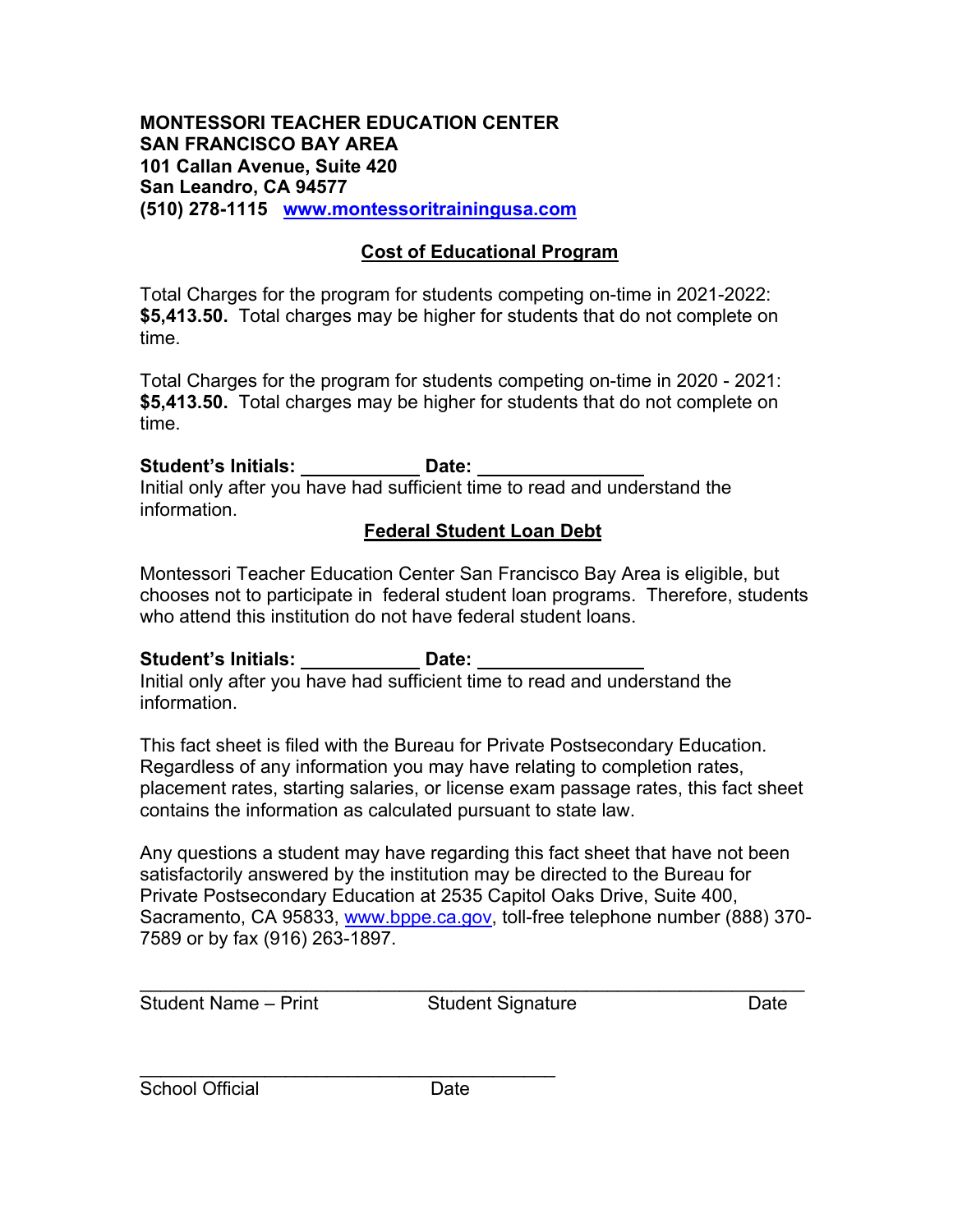# **MONTESSORI TEACHER EDUCATION CENTER SAN FRANCISCO BAY AREA 101 Callan Avenue, Suite 420 San Leandro, CA 94577**

**(510) 278-1115 www.montessoritrainingusa.com**

# **Definitions**

- "Number of Students Who Began the Program" means the number of students who began a program who were scheduled to complete the program within 100% of the published program length within the reporting calendar year and excludes all students who cancelled during the cancellation period.
- "Students Available for Graduation" is the number of students who began the program minus the number of students who have died, been incarcerated, or been called to active military duty.
- "Number of On-time Graduates" is the number of students who completed the program within 100% of the published program length within the reporting calendar year.
- "On-time Completion Rate" is the number of on-time graduates divided by the number of students available for graduation.
- "150% Graduates" is the number of students who completed the program within 150% of the program length (includes on-time graduates).
- "150% Completion Rate" is the number of students who completed the program in the reported calendar year within 150% of the published program length, including on-time graduates, divided by the number of students available for graduation.
- "Graduates Available for Employment" means the number of graduates minus the number of graduates unavailable for employment.
- "Graduates Unavailable for Employment" means the graduates who, after graduation, die, become incarcerated, are called to active military duty, are international students that leave the United States or do not have a visa allowing employment in the United States, or are continuing their education in an accredited or bureau-approved postsecondary institution.
- "Graduates Employed in the Field" means graduates who beginning within six months after a student completes the applicable educational program are gainfully employed, whose employment has been reported, and for whom the institution has documented verification of employment. For occupations for which the state requires passing an examination, the six months period begins after the announcement of the examination results for the first examination available after a student completes an applicable educational program.
- **Student's Initials: Date:**
- Initial only after you have had sufficient time to read and understand the information.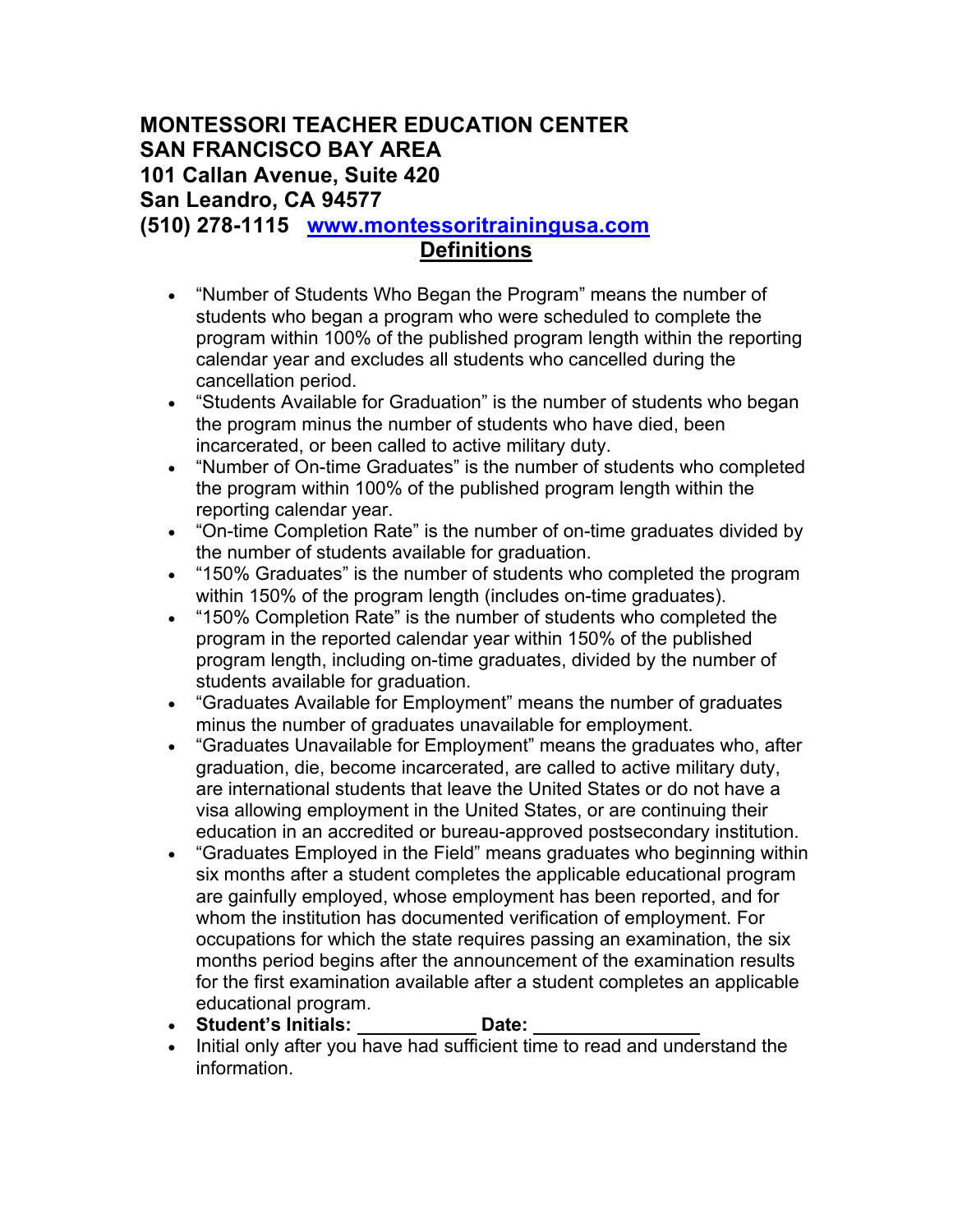# **Definitions – Continued**

- "Placement Rate Employed in the Field" is calculated by dividing the number of graduates gainfully employed in the field by the number of graduates available for employment.
- "Number of Graduates Taking Exam" is the number of graduates who took the first available exam in the reported calendar year.
- "Number of Graduates Taking Exam" is the number of graduates who took the first available exam in the reported calendar year.
- ""First Available Exam Date" is the date for the first available exam after a student completed a program.
- "Passage Rate" is calculated by dividing the number of graduates who passed the exam by the number of

graduates who took the reported licensing exam.

• "Number Who Passed First Available Exam" is the number of graduates who took and passed the first available

licensing exam after completing the program.

- "Salary" is as reported by graduate or graduate's employer.
- "No Salary Information Reported" is the number of graduates for whom, after making reasonable attempts, the school was not able to obtain salary information.

**Student's Initials: Date: Date:** 

Initial only after you have had sufficient time to read and understand the information.